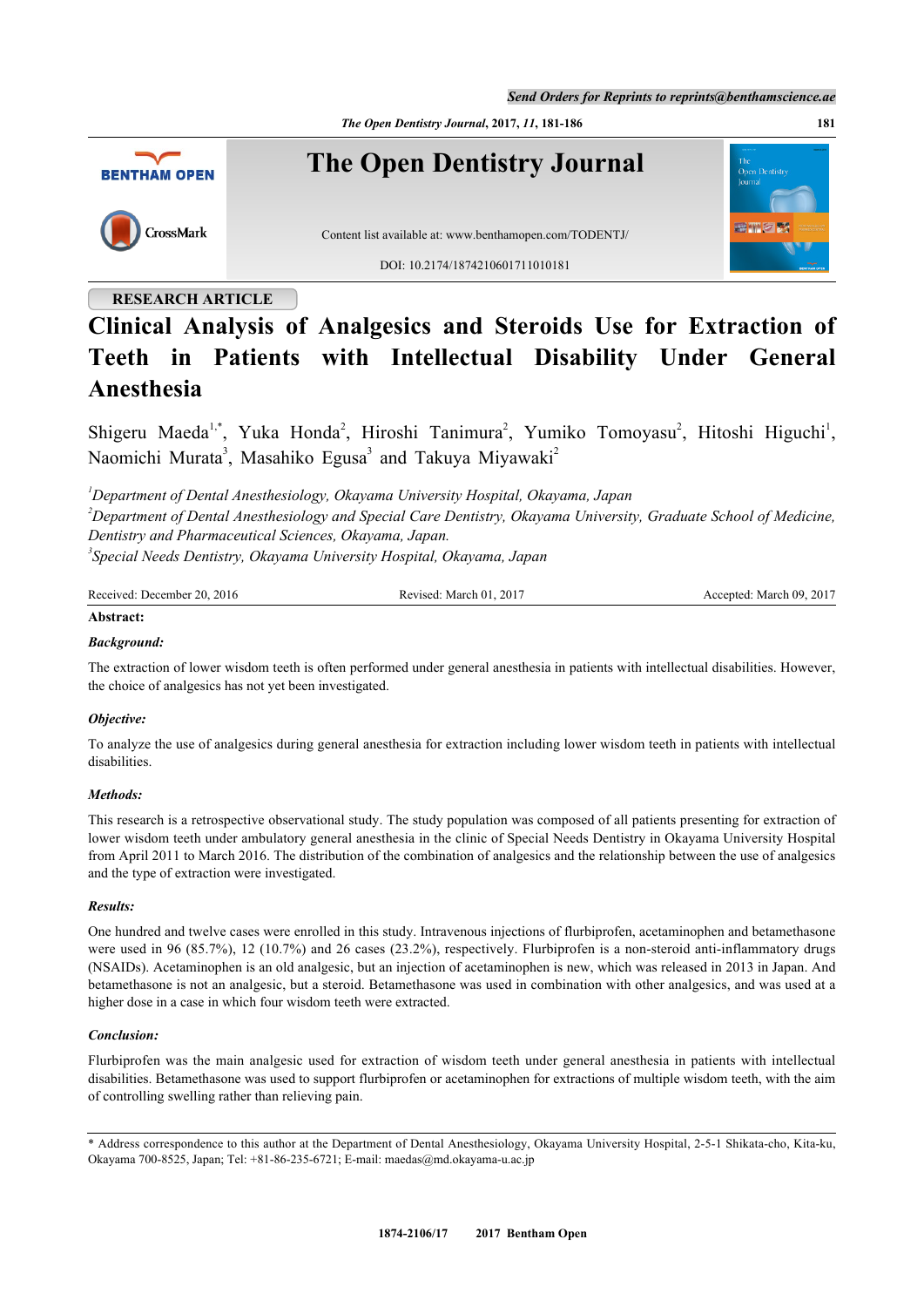**Keywords:** Acetaminophen, Betamethasone, Extraction, Flurbiprofen, General anesthesia, Intellectual disability.

# **INTRODUCTION**

In dental treatment for patients with intellectual disabilities, pain management after treatment is a significant problem because of the patients' inability to inform dentists or Care givers when pain is present [[1\]](#page-4-0). Pain management after extraction of impacted teeth is especially important, since the pain may be quite severe [[2\]](#page-4-1).

Extraction of impacted teeth is often performed under general anesthesia in patients with intellectual disabilities [[3\]](#page-4-2), and requires different pain management than extraction under local anesthesia. During general anesthesia, patients are totally unconscious, and they do not feel any pain. Preemptive analgesia is essential to control the pain when patients emerge from general anesthesia. Additionally, because a venous line is inserted for general anesthesia, the analgesics can be administered intravenously instead of orally. Alternatively, a suppository can be administered while the patient is under general anesthesia. Thus, effective preemptive analgesia for the extraction of teeth under general anesthesia should be administered either by intravenous injection or by suppositories.

The analgesics currently available for intravenous administration are opioids, non-steroidal anti-inflammatory drugs (NSAIDs) and acetaminophen, as well as steroids to control swelling after teeth extraction[[4\]](#page-4-3). As a suppository, opioids and NSAIDs are available. Although it is accepted that these analgesics can be used as pain management for the extraction of impacted teeth under general anesthesia, their use has never been investigated. We therefore investigated the use of the intravenous analgesia in a retrospective study.

# **MATERIALS AND METHODS**

#### **Study Design / Sample**

To address the research purpose, the investigators implemented a retrospective observational study. The study population was composed of all patients presenting for extraction of lower wisdom teeth under ambulatory general anesthesia in the clinic of Special Needs Dentistry in Okayama University Hospital from April 2011 to March 2016. To be included in the study sample, general anesthesia with tracheal intubation had to be maintained with remifentanil. Patients were excluded as study subjects if hospitalization was planned.

### **Variables**

The extraction of teeth was categorized as follows: type 1; one lower wisdom tooth, type 2; upper and lower wisdom teeth on one side, type 3; both lower wisdom teeth, type 4; upper and lower wisdom teeth on both sides. Outcome variables were intravenous injection (yes or no) of flurbiprofen, acetaminophen, and betamethasone.

#### **Data Collection Methods**

Data were collected from the clinical records of eligible patients. Patient information was de-identified and stored appropriately. This study was approved by the Ethics Committee, Okayama University Graduate School of Medicine, Dentistry and Pharmaceutical Sciences.

# **Anesthetic Procedure**

General anesthesia was initiated with insertion of an intravenous line. In cases in which an intravenous line was difficult to place, midazolam was given orally or sevoflurane was inhaled as induction, and occasionally both were used, followed by insertion of an intravenous line. Remifentanil started at 0.25 µg/kg/min, and propofol was continuously infused as a target-controlled infusion (TCI) with the target concentration initially set at 4.0 µg/ml. In patients with multiple drug allergies, sevoflurane was used instead of propofol. After loss of consciousness, Rocuronium was injected to obtain muscle relaxation, and an endotracheal tube was inserted through the nasal cavity.

Patients were continuously monitored with electrocardiography, blood pressure, SpO<sub>2</sub>, bispectral index (BIS) monitoring, and partial pressure of  $CO<sub>2</sub>$  in an anesthetic circuit. Body temperature was measured every 30 min. After intubation, the infusion rate of remifentanil was reduced to 0.10 - 0.20 µg/kg/min. During treatment, the BIS value was maintained between 40 and 50 by adjusting the target concentration of propofol, or the concentration of sevoflurane, as described in a previous report [[5\]](#page-4-4). Systemic blood pressure was maintained at no less than 80 mmHg. Prior to extraction of the teeth, local anesthetic containing 2% lidocaine and 1:80,000 adrenaline was used. During treatment, analgesics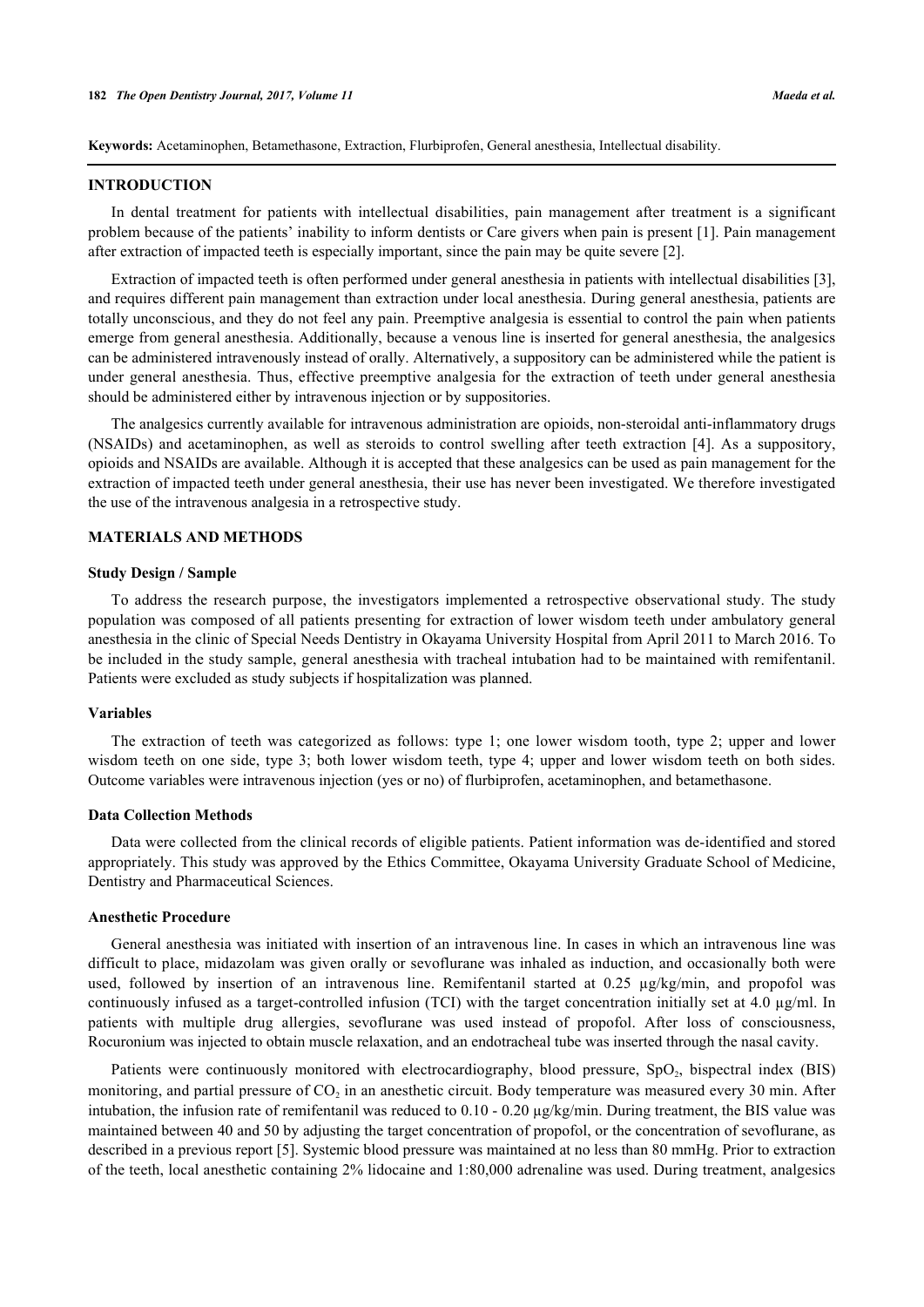and/or steroids were used. After treatment, anesthetic infusion was terminated and the effect of the muscle relaxant was reversed with sugammadex if necessary. The endotracheal tube was removed when spontaneous breathing and consciousness was regained. We judged the patients' recovery state using a post-anesthetic discharge scoring system [\[6](#page-4-5)] to estimate activity, vital signs, water intake, pain, and bleeding. Patients were permitted to be discharged when these factors had returned to the same level as on admission.

### **Data Analysis**

Pearson's chi-square test was used to compare extraction type and outcome variables.

#### **RESULTS**

One hundred and twelve cases were enrolled in this study (Table **[1](#page-2-0)**), 81 males and 31 females. Median age was 25 years old (interquartile range or IQR: 15-49). Median body mass index (BMI) was 23.1 kg/m<sup>2</sup> (IQR: 20.1-26.8). The median duration of the operation was 101 min (IQR: 85-122).

<span id="page-2-0"></span>

|  |  | Table 1. Patient background and summary of anesthetic data. |  |  |  |  |  |
|--|--|-------------------------------------------------------------|--|--|--|--|--|
|--|--|-------------------------------------------------------------|--|--|--|--|--|

| Category        | <b>Variables</b>                      | Participants (N=112)  |
|-----------------|---------------------------------------|-----------------------|
| Study variables | Gender (male) $n$ (%)                 | 81 (72.3%)            |
|                 | Age $(y.o., IQR)$                     | $25(20-32%)$          |
|                 | Body mass index $(kg/m^2, IQR)$       | $23.1(20.1 - 26.8\%)$ |
|                 | Treatment time (min, IQR)             | $101(85-122%)$        |
|                 | Categorization of extraction $n$ (%)  |                       |
|                 | Group 1 (one lower)                   | 55 (49.1%)            |
|                 | Group 2 (upper and lower of one side) | 40(35.7%)             |
|                 | Group 3 (lower teeth of both sides)   | $12(10.7\%)$          |
|                 | Group 4 (4 teeth)                     | $5(4.5\%)$            |
| <b>Outcomes</b> | Flurbiprofen n $(\% )$                | 96(85.7%)             |
|                 | Acetaminophen n $(\% )$               | $12(10.7\%)$          |
|                 | Betamethasone n (%)                   | $26(23.2\%)$          |
|                 | Fentanyl n $(\% )$                    | $1(0.9\%)$            |

Continuous variables were given as mean  $\pm$  SD, and descriptive variables were given as %.

<span id="page-2-1"></span>The intravenous analgesic agents used are shown in (Fig. **[1](#page-2-1)**). Flurbiprofen alone was used in 71 cases (63.4%), and acetaminophen alone was used in 8 cases. A combination of flurbiprofen and betamethasone was used in 23 cases (20.5%). Two cases were administered with a combination of acetaminophen and betamethasone, and a further two were treated with flurbiprofen and acetaminophen. A combination of fentanyl and betamethasone was used in one patient who was allergic to multiple drugs. In 26 cases, betamethasone was used, always in combination with other analgesics. In five cases, no intravenous analgesia was used. No suppositories were used for any participants of this study.



**Fig. (1).** Distribution of usage of analgesics and steroids. Flur; flurbiprofen, Acet; acetaminophen, Beta; betamethasone, Fenta; fentanyl.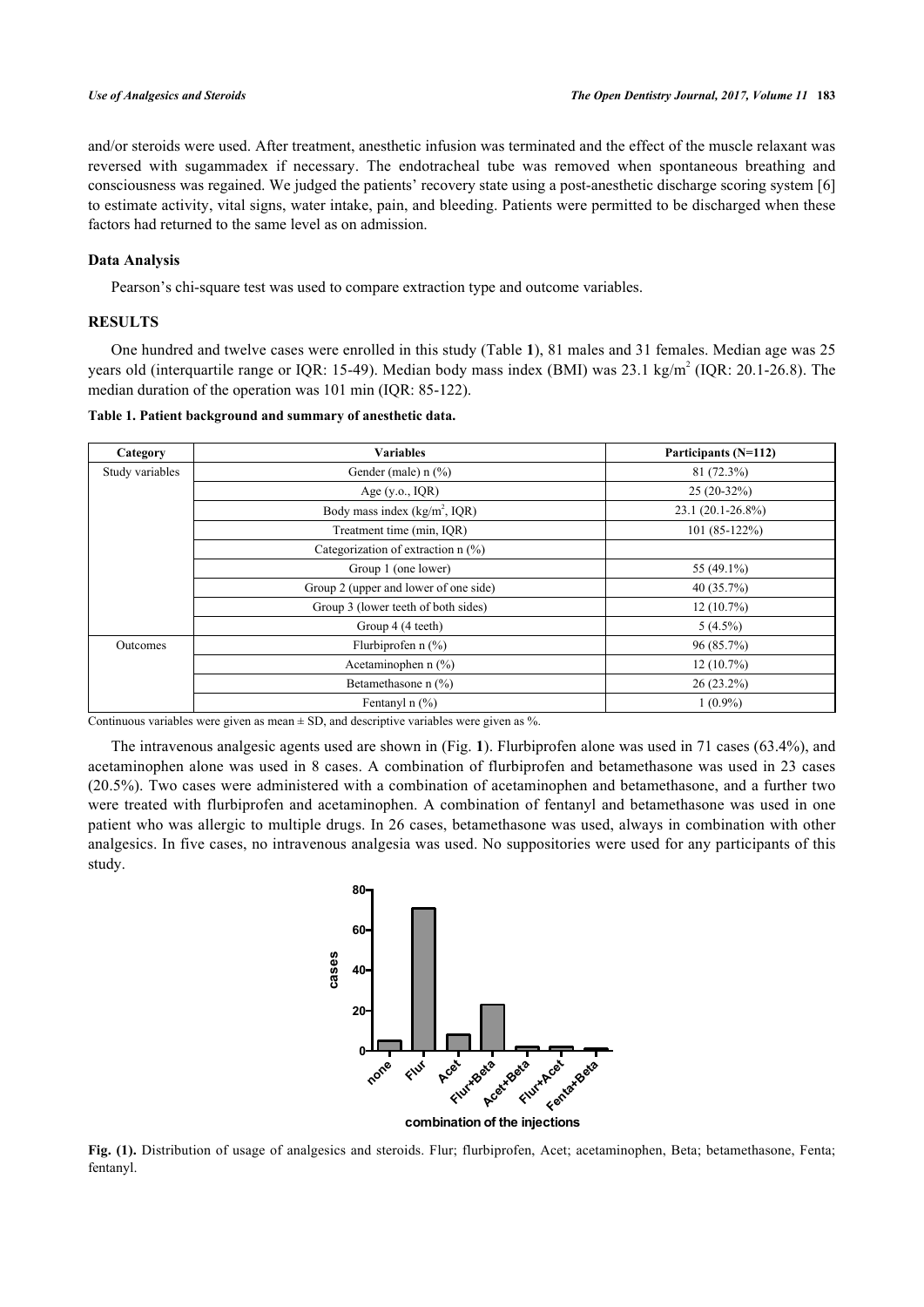Betamethasone was used in 80% of type 4 cases, involving extraction of upper and lower wisdom teeth on both sides, but in less than 25% of type 1, 2 and 3 cases. There was a significant difference in the usage of betamethasone between different types of extraction (Table **[2](#page-3-0)**).

| <b>Extraction type</b>   |             |              |             |             | P-value  |
|--------------------------|-------------|--------------|-------------|-------------|----------|
| Total number of patients | 55          | 40           |             |             |          |
| Flurbiprophen            | 46(83.6%)   | $34(85.0\%)$ | 11(91.7%)   | $5(100\%)$  | 0.708    |
| Acetaminophen            | $8(14.6\%)$ | $4(10.0\%)$  |             |             | 0.407    |
| Dexamethasone            | $9(16.4\%)$ | $10(25.0\%)$ | $3(25.0\%)$ | $4(80.0\%)$ | $0.014*$ |
| Fentanil                 |             |              | $1(2.5\%)$  |             | $0.038*$ |

<span id="page-3-0"></span>**Table 2. Number of cases (%), in which the injections were used.**

Chi-square test was used to compare groups.

#### **DISCUSSION**

In this study, flurbiprofen was used in 96 out of 112 cases, indicating that it plays a major role in pain management after extraction of wisdom teeth under general anesthesia in patients with intellectual disabilities in our facility. The effectiveness of flurbiprofen or NSAIDs in acute postoperative pain has been demonstrated by a previous systematic review paper [\[7](#page-4-6), [8](#page-4-7)], and our results are consistent with this.

Of the 26 cases, in which betamethasone was used, 23 also used flurbiprofen, and 2 also used acetaminophen, suggesting that betamethasone was expected to support the effect of flurbiprofen and acetaminophen. Since corticosteroids have been demonstrated to be effective in relieving pain, swelling and trismus following surgical extraction of wisdom teeth [[9,](#page-4-8) [10\]](#page-4-9), the combination of flurbiprofen and betamethasone is thought to contribute to management of pain as well as swelling after extraction of teeth under general anesthesia. Five cases involved extraction of upper and lower wisdom teeth on both sides, and betamethasone was used in four of these. Since betamethasone exerts a strong anti-inflammatory effect after surgery, it is expected to control inflammation after more invasive treatment, such as extraction of four wisdom teeth. No side effects were reported with short-term use of corticosteroids in previous reports [[10,](#page-4-9) [11](#page-4-10)]; suggesting that betamethasone could have been used in more cases of extraction of wisdom teeth, especially those involving bone removal.

Acetaminophen has been demonstrated to provide a statistically significant benefit when compared with placebo for pain relief and pain intensity without statistically significant difference in adverse events in meta-analysis. In addition, acetaminophen acts through TRPA1, a family of transient receptor potential ion channels, and inactivates voltage-gated calcium channel (VGCC) in the central terminals of primary sensory neurons in the dorsal horn [\[12](#page-4-11)], indicating that the mechanism of action of acetaminophen is totally different from that of NSAIDs. Therefore, a combination of acetaminophen and NSAIDs has been considered to confer additional analgesic efficacy compared with alone in an internal use [\[7](#page-4-6)]. Then, a combination of injection of NSAIDs and acetaminophen are considered to be also effective against teeth extraction under general anesthesia. In this study, acetaminophen was used only in 8 cases. However, it should have been used more cases since it is not easy for a part of patients in this study to inform suffering from pain and take medicines because of intellectual disabilities.

Moreover, addition of betamethasone to the injections of flurbiprofen and acetaminophen may provide ideal pain and swelling management in the extraction of impacted wisdom teeth under general anesthesia. As described above, action mechanisms of flurbiprofen and acetaminophen is different from each other, and betamethasone reduces other complications, such as swelling and trismus with other mechanisms of action. Besides, administration of analgesics during general anesthesia is intended to provide preemptive analgesia to effectively control pain after extraction of impacted teeth [\[13](#page-4-12), [14\]](#page-5-0). Especially, acetaminophen injection is also known to be effective in controlling postoperative pain when used for preemptive analgesia [\[15](#page-5-1), [16](#page-5-2)]. Thus, administration of injections of flurbiprofen, acetaminophen and betamethasone bring strong management for pain and other symptoms with minimum side effects for extraction of impacted third molars under general anesthesia.

Fentanyl was used only in one patient, who has allergy for multiple medicines. Opioid seems not to be preferably used for pain management after the extractions because of side effect, such as nausea and headache. In five cases in our study, no analgesic was administered as pain management, with no specific reason documented. Since it is not easy for a part of patients with intellectual disability to inform family members and/or caregivers of their pain and to take medicines of pain management, preemptive analgesia is strongly recommended in all these cases during treatment under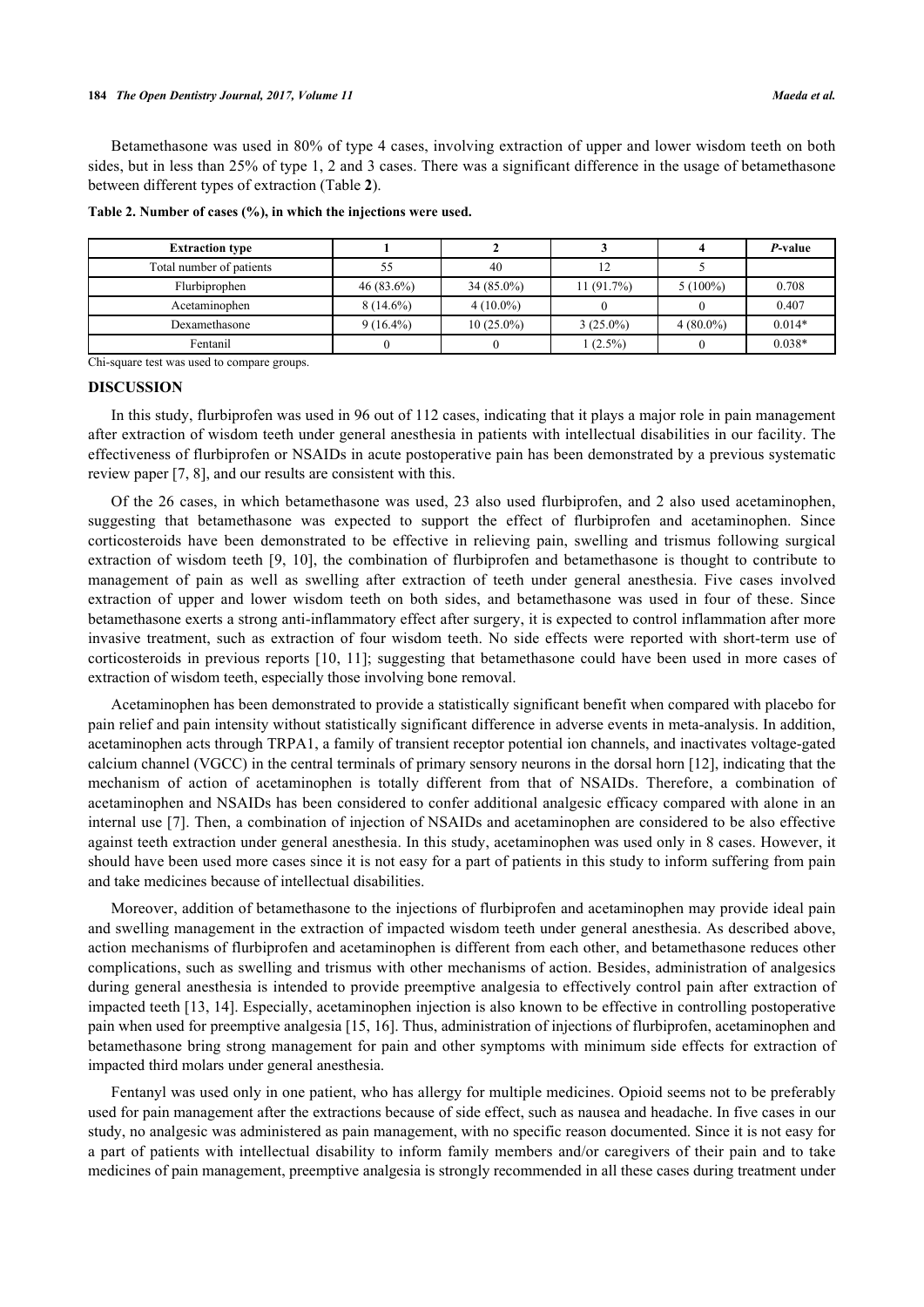general anesthesia. However, injections of all flurbiprofen, acetaminophen and betamethasone are not necessary for all cases of teeth extraction. Then, suitable combination of injections to each case is expected to shown in future clinical studies.

# **CONCLUSION**

Flurbiprofen was the main analgesic used for the extraction of wisdom teeth under general anesthesia in patients with intellectual disabilities. Betamethasone was used to support flurbiprofen or acetaminophen, with the aim of controlling swelling rather than relieving pain.

#### **CONFLICT OF INTEREST**

The authors confirm that this article contents have no conflict of interest.

#### **ACKNOWLEDGEMENTS**

Declared none.

#### **REFERENCES**

<span id="page-4-0"></span>[1] Valkenburg AJ, de Leeuw TG, van Dijk M, Tibboel D. Pain in intellectually disabled children: Towards evidence-based pharmacotherapy? Paediatr Drugs 2015; 17(5): 339-48.

[\[http://dx.doi.org/10.1007/s40272-015-0138-0\]](http://dx.doi.org/10.1007/s40272-015-0138-0) [PMID: [26076801](http://www.ncbi.nlm.nih.gov/pubmed/26076801)]

<span id="page-4-1"></span>[2] Laskin DM. Application of current pain management concepts to the prevention and management of postoperative pain. J Am Dent Assoc 2013; 144(3): 284-6.

[\[http://dx.doi.org/10.14219/jada.archive.2013.0115\]](http://dx.doi.org/10.14219/jada.archive.2013.0115) [PMID: [23449904](http://www.ncbi.nlm.nih.gov/pubmed/23449904)]

<span id="page-4-2"></span>[3] Maeda S, Tomoyasu Y, Higuchi H, Mori T, Egusa M, Miyawaki T. Midazolam is associated with delay in recovery and agitation after ambulatory general anesthesia for dental treatment in patients with disabilities: A retrospective cohort study. J Oral Maxillofac Surg 2012; 70(6): 1315-20.

[\[http://dx.doi.org/10.1016/j.joms.2012.01.004\]](http://dx.doi.org/10.1016/j.joms.2012.01.004) [PMID: [22381698](http://www.ncbi.nlm.nih.gov/pubmed/22381698)]

- <span id="page-4-3"></span>[4] Kim K, Brar P, Jakubowski J, Kaltman S, Lopez E. The use of corticosteroids and nonsteroidal antiinflammatory medication for the management of pain and inflammation after third molar surgery: A review of the literature. Oral Surg Oral Med Oral Pathol Oral Radiol Endod 2009; 107(5): 630-40. [\[http://dx.doi.org/10.1016/j.tripleo.2008.11.005\]](http://dx.doi.org/10.1016/j.tripleo.2008.11.005) [PMID: [19157919](http://www.ncbi.nlm.nih.gov/pubmed/19157919)]
- <span id="page-4-4"></span>[5] Katoh T, Suzuki A, Ikeda K. Electroencephalographic derivatives as a tool for predicting the depth of sedation and anesthesia induced by sevoflurane. Anesthesiology 1998; 88(3): 642-50. [\[http://dx.doi.org/10.1097/00000542-199803000-00014](http://dx.doi.org/10.1097/00000542-199803000-00014)] [PMID: [9523807\]](http://www.ncbi.nlm.nih.gov/pubmed/9523807)
- <span id="page-4-5"></span>[6] Chung F, Chan VW, Ong D. A post-anesthetic discharge scoring system for home readiness after ambulatory surgery. J Clin Anesth 1995; 7(6): 500-6. [\[http://dx.doi.org/10.1016/0952-8180\(95\)00130-A](http://dx.doi.org/10.1016/0952-8180(95)00130-A)] [PMID: [8534468\]](http://www.ncbi.nlm.nih.gov/pubmed/8534468)
- <span id="page-4-6"></span>[7] Hyllested M, Jones S, Pedersen JL, Kehlet H. Comparative effect of paracetamol, NSAIDs or their combination in postoperative pain management: A qualitative review. Br J Anaesth 2002; 88(2): 199-214. [\[http://dx.doi.org/10.1093/bja/88.2.199\]](http://dx.doi.org/10.1093/bja/88.2.199) [PMID: [11878654](http://www.ncbi.nlm.nih.gov/pubmed/11878654)]
- <span id="page-4-7"></span>[8] Sultan A, McQuay HJ, Moore RA, Derry S. Single dose oral flurbiprofen for acute postoperative pain in adults. Cochrane Data Systemat Rev 2009; (3): CD007358. [\[http://dx.doi.org/10.1002/14651858.CD007358.pub2\]](http://dx.doi.org/10.1002/14651858.CD007358.pub2) [PMID: [19588427](http://www.ncbi.nlm.nih.gov/pubmed/19588427)]
- <span id="page-4-8"></span>[9] Chopra D, Rehan HS, Mehra P, Kakkar AK. A randomized, double-blind, placebo-controlled study comparing the efficacy and safety of paracetamol, serratiopeptidase, ibuprofen and betamethasone using the dental impaction pain model. Int J Oral Maxillofac Surg 2009; 38(4): 350-5.
	- [\[http://dx.doi.org/10.1016/j.ijom.2008.12.013\]](http://dx.doi.org/10.1016/j.ijom.2008.12.013) [PMID: [19168326](http://www.ncbi.nlm.nih.gov/pubmed/19168326)]
- <span id="page-4-9"></span>[10] Ngeow WC, Lim D. Do corticosteroids still have a role in the management of third molar surgery? Adv Ther 2016; 33(7): 1105-39. [\[http://dx.doi.org/10.1007/s12325-016-0357-y\]](http://dx.doi.org/10.1007/s12325-016-0357-y) [PMID: [27287853](http://www.ncbi.nlm.nih.gov/pubmed/27287853)]
- <span id="page-4-10"></span>[11] Zandi M. Comparison of corticosteroids and rubber drain for reduction of sequelae after third molar surgery. Oral Maxillofac Surg 2008;  $12(1)$ : 29-33 [\[http://dx.doi.org/10.1007/s10006-008-0096-6\]](http://dx.doi.org/10.1007/s10006-008-0096-6) [PMID: [18600358](http://www.ncbi.nlm.nih.gov/pubmed/18600358)]
- <span id="page-4-11"></span>[12] Andersson DA, Gentry C, Alenmyr L, *et al.* TRPA1 mediates spinal antinociception induced by acetaminophen and the cannabinoid Δ(9) tetrahydrocannabiorcol. Nat Commun 2011; 2: 551. [\[http://dx.doi.org/10.1038/ncomms1559\]](http://dx.doi.org/10.1038/ncomms1559) [PMID: [22109525](http://www.ncbi.nlm.nih.gov/pubmed/22109525)]
- <span id="page-4-12"></span>[13] Kaufman E, Epstein JB, Gorsky M, Jackson DL, Kadari A. Preemptive analgesia and local anesthesia as a supplement to general anesthesia: A review. Anesth Prog 2005; 52(1): 29-38.